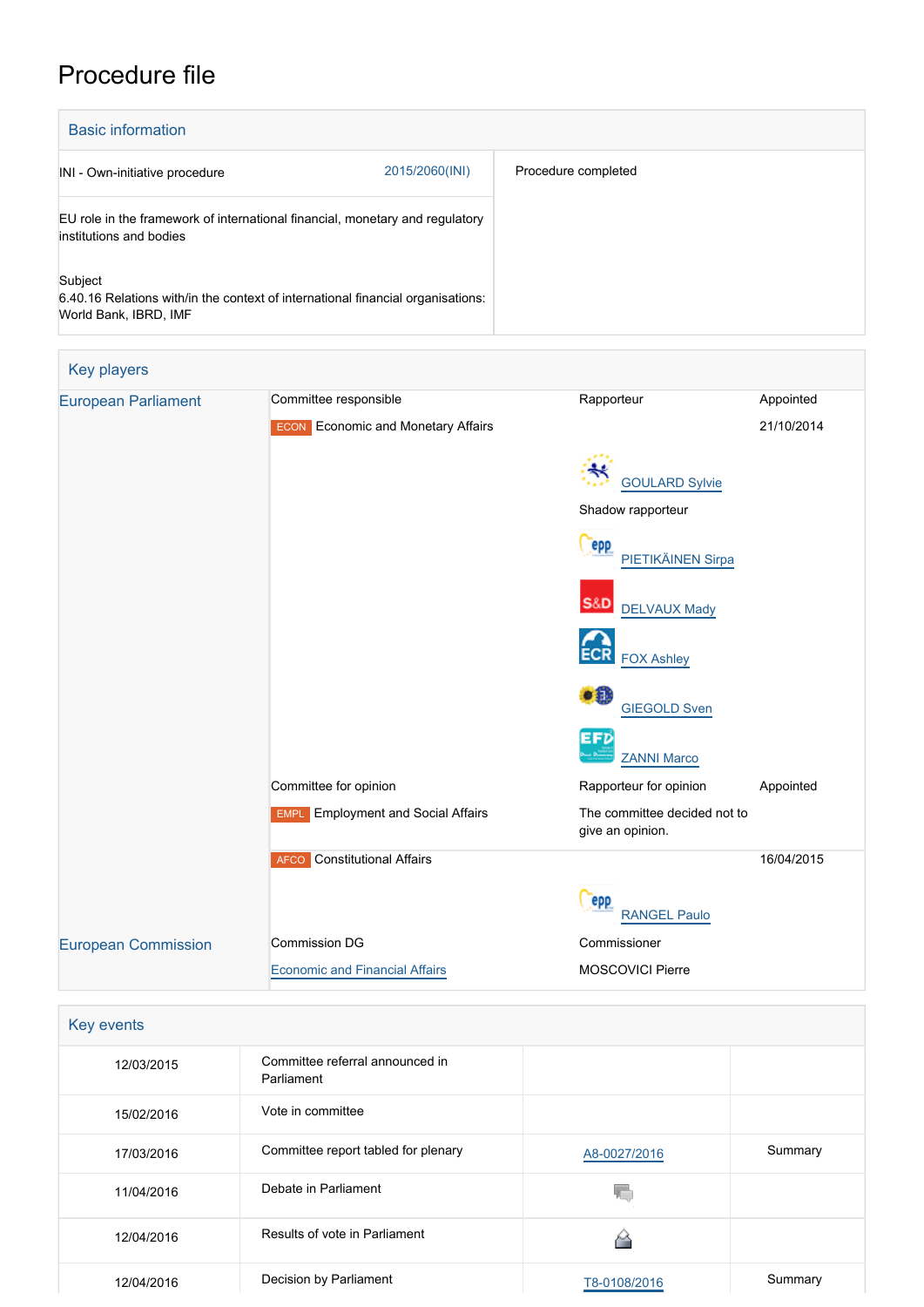| <b>Technical information</b> |                                |
|------------------------------|--------------------------------|
| Procedure reference          | 2015/2060(INI)                 |
| Procedure type               | INI - Own-initiative procedure |
| Procedure subtype            | Initiative                     |
| Legal basis                  | Rules of Procedure EP 54       |
| Stage reached in procedure   | Procedure completed            |
| Committee dossier            | ECON/8/02961                   |

## Documentation gateway

| Committee draft report                                 |             | PE567.475    | 03/09/2015 | EP        |         |
|--------------------------------------------------------|-------------|--------------|------------|-----------|---------|
| Amendments tabled in committee                         |             | PE569.719    | 15/10/2015 | EP        |         |
| Committee opinion                                      | <b>AFCO</b> | PE557.271    | 20/11/2015 | EP        |         |
| Committee report tabled for plenary, single<br>reading |             | A8-0027/2016 | 17/03/2016 | EP        | Summary |
| Text adopted by Parliament, single reading             |             | T8-0108/2016 | 12/04/2016 | EP        | Summary |
| Commission response to text adopted in<br>plenary      |             | SP(2016)484  | 20/09/2016 | <b>EC</b> |         |

## EU role in the framework of international financial, monetary and regulatory institutions and bodies

The Committee on Economic and Monetary Affairs adopted the own-initiative report by Sylvie GOULARD (EPP, FR) on the EU role in the framework of international financial, monetary and regulatory institutions and bodies.

Concerned at the lack of coherence caused by the fragmentation and diversity of the various organisations/bodies and at the implementation delays regarding rules and orientations agreed at international level, Members stressed the need for enhanced international regulatory cooperation, with strong European Parliament involvement.

Better coordination: the report called for clarification as to the remit of each organisation/body and urged for better policy coherence and coordination among the global institutions through the introduction of comprehensive standards of democratic legitimacy, transparency, accountability and integrity. This should, inter alia, concern:

- relations with the public (for example public access to documents, open dialogue with diverse stakeholders, the establishment of mandatory transparency registers and rules on transparency of lobby meeting);
- internal rules (for example human resources based on skills, sound financial management, prevention of conflict of interests).

As well as geographical disparity in representation, there are also certain sectors - notably civil society, SMEs, consumer representatives and employee representatives whose involvement in the consultation process could be improved in international discussions regarding financial, monetary and regulatory bodies.

Representation of the European Union (EU): Members stated that the EU should streamline and codify its representation in multilateral organisations/bodies with a view to increasing the transparency, integrity and accountability of the Union's involvement in these bodies, its influence and the promotion of the legislation it has adopted through a democratic process.

In addition, the EU should become a more proactive global actor in ensuring the future G20 commitments, such as transforming shadow banking, implementing over-the-counter (OTC) derivatives reforms, addressing systemic risks and ensuring that emerging risks to the global economy are taken up on the agenda of the relevant global institution.

The EU should seek full membership of international economic and financial institutions where this has not yet been granted and is appropriate (e.g. in the cases of the OECD and the IMF). Members stressed the need for the Commission, representing the whole Union in an international body or organisation or monitoring a private specialist body, to be held more directly accountable to citizens and that the Parliament should be involved in this process.

Furthermore, the coordination between the Commission and the Member States which are members of the Financial Action Task Force (FATF ) should be improved in order for the EU to make its voice heard.

Accordingly, the report makes the following proposals:

the Commission is called upon to draw on existing best practices at European and national levels in order to draft a European code of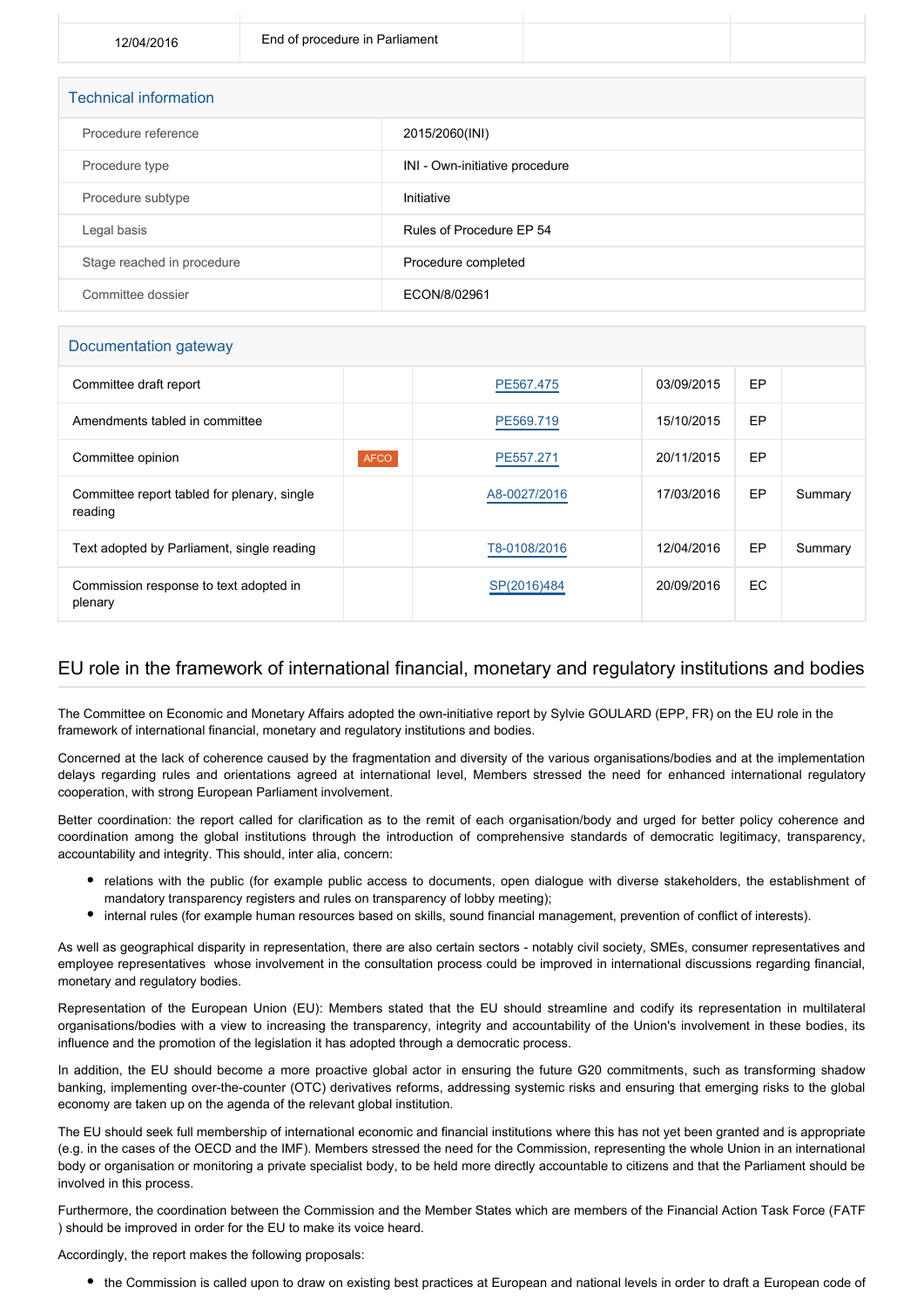conduct on transparency, integrity and accountability, designed to guide the actions of EU representatives in international organisations/bodies; Parliament should be closely associated in the drafting process;

- the adoption of an interinstitutional agreement with the aim of formalising a 'financial dialogue', should be organised with the European Parliament for the purpose of establishing guidelines regarding the adoption and the coherence of European positions in the run-up to major international negotiations. The Commission should report back regularly on the application of these guidelines. Active involvement of national parliaments at their respective levels, by controlling the positions taken by the representatives of the member states concerned, is also necessary;
- enhanced accountability of the Commission to the European Parliament by streamlining the process for the definition of EU positions at the meetings of the G20 in policy fields related to employment, energy, trade, development and anti-corruption;
- Member States to accept the representation of the Banking Union in the Basel Committee on Banking Supervision through the Single Supervisory Mechanism;
- include in its work programme the external dimension of economic and financial regulation, that is, the work anticipated to take place in international financial institutions;
- the transparency and accountability of the Euro Group should be improved;
- progressive streamlining of the EU representation should be implemented over the next years, first through enhanced coordination and then, after an assessment, through the unification of seats; membership of these organisations and bodies should be allocated in accordance with the respective competences of the EU institutions and the European Supervisory Authorities (ESAs), the Council/Eurogroup, and the national authorities; the EU should work on the functioning of those organisations and bodies with a view to moving away from consensus to a weighted majority voting system;
- $\bullet$  it is the duty of the Commission, the Council, or where appropriate the Euro Group, to strengthen coordination through preparatory meetings;
- a thorough assessment of the two separate seats currently allocated to the European Council and Commission presidencies at G20 meetings;
- promote the establishment of a roadmap towards the creation of a global treaty-based financial organisation, with wide-ranging powers of recommendation, negotiation of minimum binding standards, multilateral dispute settlement mechanisms and, where appropriate, sanctions.

Lastly, Members are of the opinion that the Commission should be provided with an explicit mandate to foster a new impetus for the promotion of multilateralism regarding financial, monetary and regulatory international cooperation.

## EU role in the framework of international financial, monetary and regulatory institutions and bodies

The European Parliament adopted by 478 votes to 217, with 9 abstentions, a resolution on the EU role in the framework of international financial, monetary and regulatory institutions and bodies.

Parliament stressed that the growing interdependence among economies across the world makes it necessary to move towards increasingly global forms of governance and that the EU should speak with one voice in international institutions/bodies.

Concerned at the lack of coherence caused by the fragmentation and diversity of the various organisations/bodies and at the implementation delays regarding rules and orientations agreed at international level, Parliament stressed the need for enhanced international regulatory cooperation, with strong European Parliament involvement.

Better coordination: Parliament called for clarification as to the remit of each organisation/body and urged for better policy coherence and coordination among the global institutions through the introduction of comprehensive standards of democratic legitimacy, transparency, accountability and integrity. This should, inter alia, concern:

- relations with the public (for example public access to documents, open dialogue with diverse stakeholders, the establishment of mandatory transparency registers and rules on transparency of lobby meeting):
- internal rules (for example human resources based on skills, sound financial management, prevention of conflict of interests).

Parliament considered that the under-representation of least developed countries in most international financial, monetary and regulatory institutions and bodies is creating an imbalance.

As well as geographical disparity in representation, there are also certain sectors - notably civil society, SMEs, consumer representatives and employee representatives whose involvement in the consultation process could be improved in international discussions regarding financial, monetary and regulatory bodies.

Representation of the European Union (EU): Parliament stated that the EU should:

- streamline and codify its representation in multilateral organisations/bodies with a view to increasing the transparency, integrity and accountability of the Union's involvement in these bodies, its influence and the promotion of the legislation it has adopted through a democratic process;
- · become a more proactive global actor in ensuring the future G20 commitments, such as transforming shadow banking, implementing over-the-counter (OTC) derivatives reforms, addressing systemic risks and ensuring that emerging risks to the global economy are taken up on the agenda of the relevant global institution;
- · seek full membership of international economic and financial institutions where this has not yet been granted and is appropriate (e.g. in the cases of the OECD and the IMF). Parliament stressed the need for the Commission, representing the whole Union in an international body or organisation or monitoring a private specialist body, to be held more directly accountable to citizens and that the Parliament should be involved in this process.

Parliament also welcomed the work done by the OECD on tax issues, especially the OECD/G20 Base Erosion and Profit Shifting (BEPS) project. The coordination between the Commission and the Member States which are members of the Financial Action Task Force (FATF) should be improved in order for the EU to make its voice heard.

Accordingly, Parliament made the following proposals: